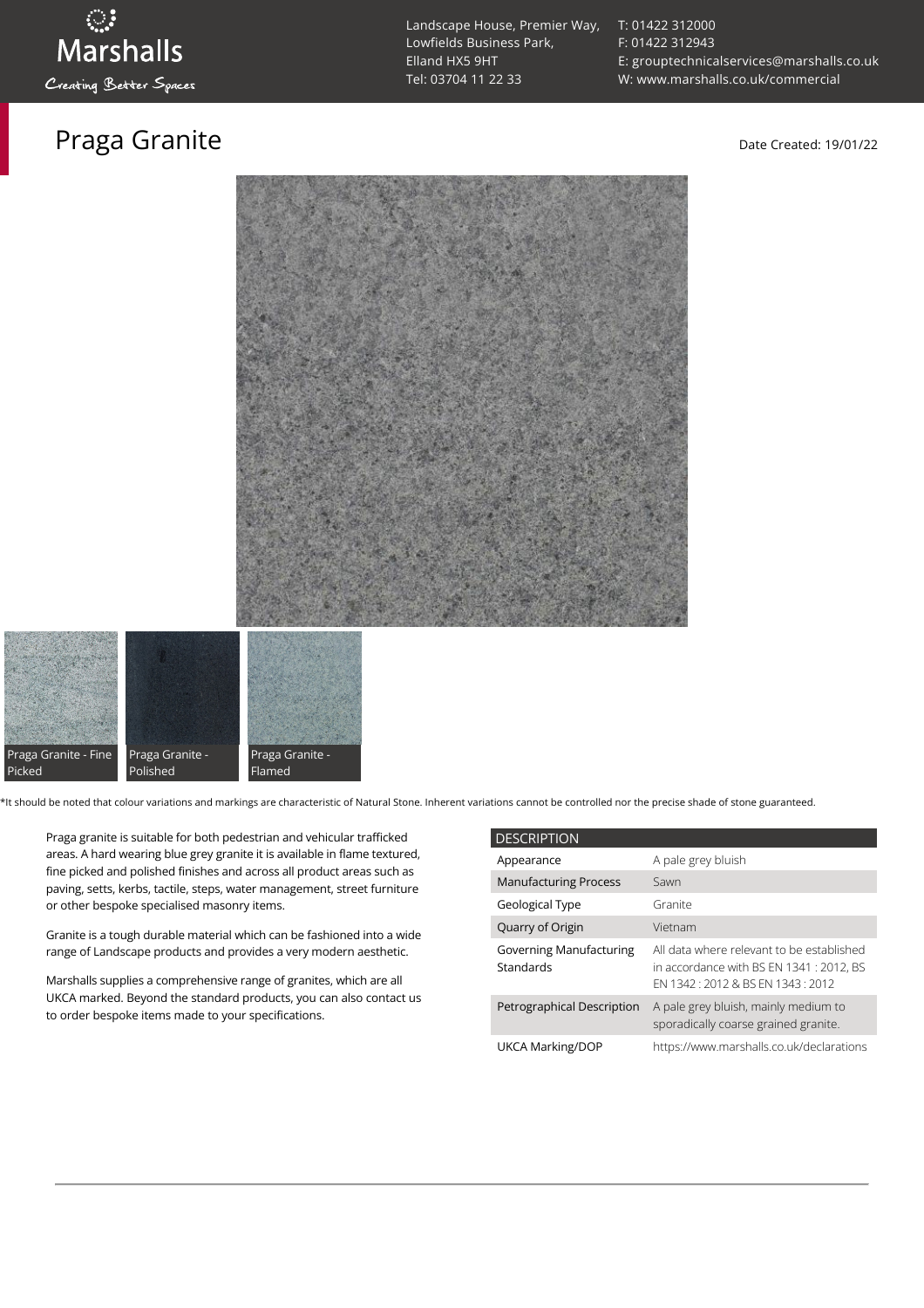# Praga Granite Date Created: 19/01/22

| Work Dimensions (mm)<br>450 x 450 x 50                           |  |
|------------------------------------------------------------------|--|
| 450 x 900 x 50                                                   |  |
| 600 x 600 x 50                                                   |  |
| 600 x 900 x 50                                                   |  |
| 200 x 100 x 50                                                   |  |
| 300 x 100 x 50                                                   |  |
| 300 x 150 x 50                                                   |  |
| 300 x 200 x 50                                                   |  |
| 450 x 450 x 60                                                   |  |
| 450 x 900 x 60                                                   |  |
| 600 x 600 x 60                                                   |  |
| 600 x 900 x 60                                                   |  |
| 200 x 100 x 60                                                   |  |
| 300 x 100 x 60                                                   |  |
| 300 x 150 x 60                                                   |  |
| 300 x 200 x 60                                                   |  |
| 450 x 450 x 70                                                   |  |
| 450 x 900 x 70                                                   |  |
| 600 x 600 x 70<br>600 x 900 x 70                                 |  |
| 200 x 100 x 70                                                   |  |
| 300 x 100 x 70                                                   |  |
| 300 x 150 x 70                                                   |  |
| $300 \times 200 \times 70$                                       |  |
| Abrasion Resistance (mm)<br>16mm (Mean value to EN 14157:        |  |
| 2004 (Hev = 16.5mm))                                             |  |
|                                                                  |  |
| Durability (Freeze-thaw)<br>18.2/18.2 MPa (Mean value to EN      |  |
| 12372: 2006)                                                     |  |
| <b>Material Density</b><br>2898 kg/m3 (Mean value to EN          |  |
| 1936: 2006)                                                      |  |
| Open Porosity (%)<br>0.5% (Mean value to EN 1936:                |  |
| 2006)                                                            |  |
| Compressive Strength (MPa)<br>123 MPa (Mean value to EN 1926:    |  |
| 2006 (LEV =114 MPa))                                             |  |
| 0.04% (Mean value to EN 13755:<br>Water Absorption (%)           |  |
| 2008)(Hev = 0.05%))                                              |  |
| Transverse/FlexuralSplit/Breaking<br>17.12 MPa (Mean value to EN |  |
| 12372: 2006 (LEV = 11.84 MPa))                                   |  |

### TEXTURE SPECIFIC PROPERTIES

|                                     | Flamed                     | Fine Picked                 | Polished                     |
|-------------------------------------|----------------------------|-----------------------------|------------------------------|
| Light Reflectance Value<br>(LRV)    | 26.48 (dry),<br>9.21 (wet) | 32.67 (dry),<br>11.87 (wet) | $11.59$ (dry),<br>5.36 (wet) |
| Surface Roughness<br>$(Rz-µm)$      | 51.3                       |                             | 5.9                          |
| Slip Resistance<br>(BS 14231) (Dry) | 99                         | 98                          | 53                           |
| Slip Resistance<br>(BS 14231) (Wet) | 56                         | 78                          | 10                           |

Landscape House, Premier Way, Lowfields Business Park, Elland HX5 9HT [Tel: 03704 11 22 33](tel:03704112233)

[T: 01422 312000](tel:01422%20312000) [F: 01422 312943](tel:01422%20312943) [E: grouptechnicalservices@marshalls.co.uk](mailto:grouptechnicalservices@marshalls.co.uk) [W: www.marshalls.co.uk/commercial](https://www.marshalls.co.uk/commercial)

| <b>MANUFACTURING</b>       |                                                                                                                                                                |
|----------------------------|----------------------------------------------------------------------------------------------------------------------------------------------------------------|
| <b>Materials Control</b>   | UKCA Marked to EN 1341 (Slabs for<br>Paving)                                                                                                                   |
| <b>SUSTAINABILITY</b>      |                                                                                                                                                                |
| <b>ERI Score</b>           | Our Score: 4.2<br>Cluster Score: 3.6                                                                                                                           |
| <b>FURTHER INFORMATION</b> |                                                                                                                                                                |
| Cleaning & Maintenance     | Available on request                                                                                                                                           |
| Contact Us                 | For technical information on the design,<br>specification and construction when<br>utilising the product, contact Group<br>Technical Services on 0370 411 2233 |